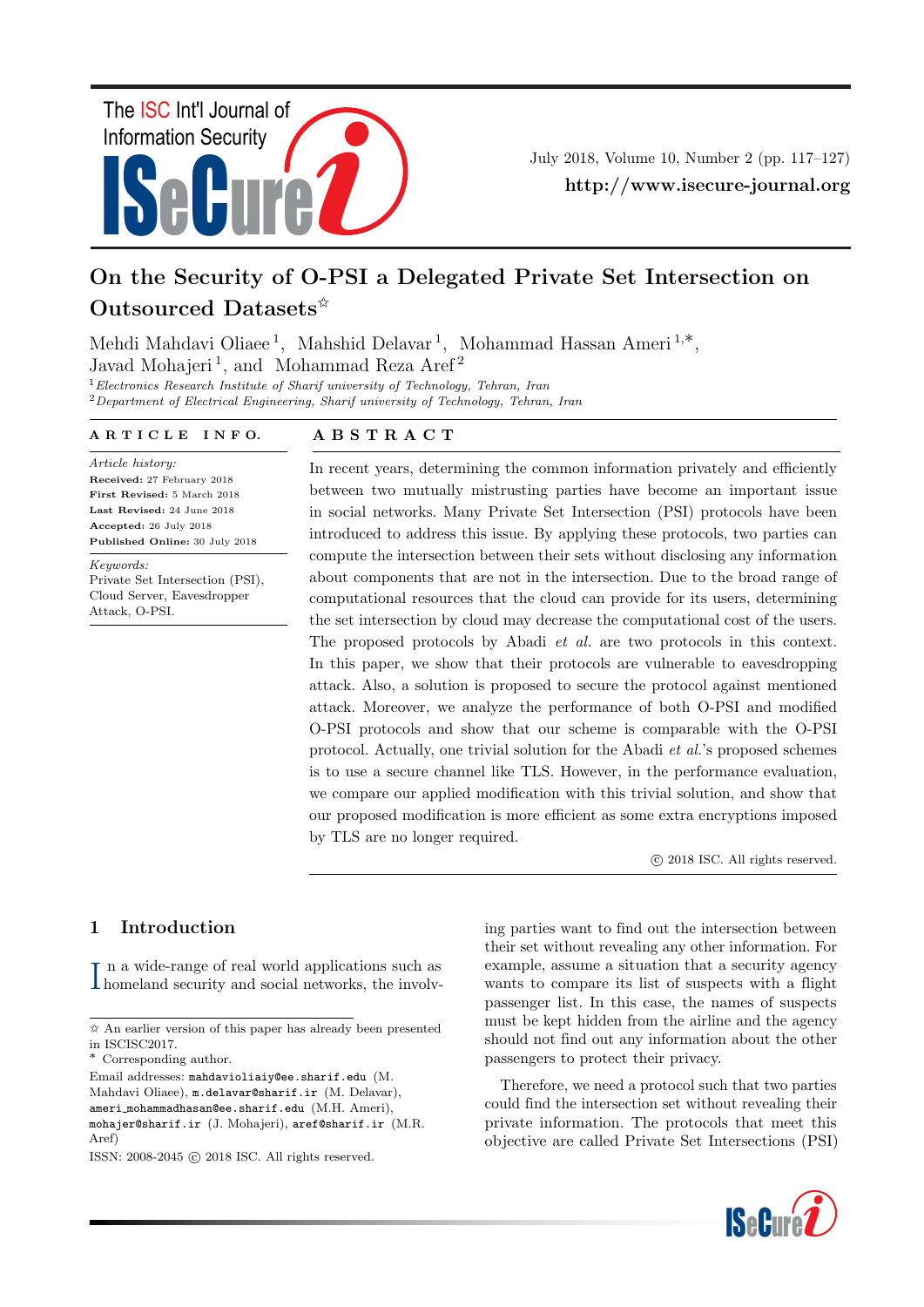#### protocols.

The first PSI protocol was introduced by Freedman et al. [\[1\]](#page-8-0) in 2004. In this protocol, Paillier cryptosystem [\[2\]](#page-8-1) has been applied. In some applications, it is only required that the cardinality of the intersection set be specified. To this end, Cristofaro et al. introduced the notion of Private Set Intersection Cardinality (PSI-CA) [\[3\]](#page-8-2). To prevent a party from modifying its information set and threatening the other party's privacy, the Authorized Private Set Intersection (APSI) notion was first introduced by Cristofaro et al. [\[4\]](#page-8-3). In the APSI protocols, the parties' information sets are signed by an authorized certification authority. The Authorized PSI-CA (APSI-CA) protocol was also presented by Cristofaro et al. in [\[3\]](#page-8-2). In addition, they demonstrated that how a PSI-CA protocol can be combined with a PSI protocol such that server decide on engaging in PSI or not based on the order of the intersection set which is privately obtained using PSI-CA [\[3\]](#page-8-2). If the order of the intersection set be higher than a threshold value, then the PSI protocol can be successfully executed. The threshold value is determined according to the server predefined security policies.

In some applications, the order of the party's information set is important and should be kept secret. For example, if the party's set be a list of people who have a particular disease, its size is important because it may effect on smuggling and selling drugs and the supply and demand of the drug market or it may inspire fear in the society. Since the communication cost of mentioned PSI protocols is linearly increased with the order of the party's information set, each dishonest party may find out the order of party's set. Ateniese et al. addressed this issue in their work and introduced the Size-Hiding Private Set Intersection (SHI-PSI) protocol which hides the order of party's set from the server [\[5\]](#page-9-0).

The mentioned protocols cannot be applied for determining the intersection of information sets of more than two parties. In this regard, Kissner *et al.* in [\[6\]](#page-9-1) introduced a PSI protocol named Multiparty PSI (MPSI) protocol which makes finding the intersections of more than two information sets possible.

In the mentioned protocols and some other protocols like [\[7–](#page-9-2)[16\]](#page-9-3), two (or more) parties jointly compute the intersection set which impose a high computational complexity to each of them. Since some parties may have limited computational resources, it will be more efficient to use a third party with high resources, such as a cloud server, to gather the information set of both parties and facilitate computing the intersection set between them. The PSI protocols with this property are named delegated PSI protocols [\[17\]](#page-9-4). However,



the cloud server cannot be fully trusted [\[18\]](#page-9-5), [\[19\]](#page-9-6). So, in the delegated PSI protocols, to preserve the privacy of involved parties, their information set should be outsourced to the cloud server in encrypted form. In this way, the cloud server will not be able to infer any sensitive information about the outsourced data.

There are two important challenges in these types of protocols. The first challenge is that how the cloud server can decrypt the outsourced data and compute the intersection set without knowing the decryption keys. This problem is more severe when the ciphertexcts are computed with different public keys. The second challenge is that how the parties can verify the correctness of the computed intersection set by the cloud server.

Zheng and Xu presented a verifiable delegated PSI protocol in [\[17\]](#page-9-4) to address the mentioned issues. However, their protocol is not efficient due to the heavy computational load of bilinear pairings applied in it. The execution time of a bilinear pairing is significantly more than a modular exponentiation. Therefore, in [\[20\]](#page-9-7), Mahdavi et al. introduced a protocol based on modular exponentiation which has much lower computational cost compared to [\[17\]](#page-9-4).

The main issue of the aforementioned protocols and some other delegated PSI protocols such as [\[21](#page-10-0)[–26\]](#page-10-1) is the possibility of computing the size of the intersections by the cloud. Abadi et al. addressed this issue and solved it in [\[27\]](#page-10-2) and [\[28\]](#page-10-3) (which is the journal version of [\[27\]](#page-10-2)). They named their protocols Outsourced-PSI (O-PSI) and Efficient Outsourced-PSI (EO-PSI) and claimed that they are secure against the corruption of one of the parties. Also this problem has been solved in [\[29–](#page-10-4)[31\]](#page-10-5).

Our Contribution. In this paper, we show that, in contrast to the claim of Abadi et al. in [\[27\]](#page-10-2) and [\[28\]](#page-10-3), if one of the parties is corrupted by an adversary, it can apply the eavesdropping attack to find out the polynomial representation of the other party's information set.

As another contribution, we propose a new delegated PSI protocol named modified O-PSI protocol which is secure against the mentioned attack. To prove the security of the proposed protocol, we first present an exact security definition. Then, we formally prove that its security is reducible to the semantic security of the applied homomorphic encryption scheme.

Moreover, we analyze the performance of both O-PSI and modified O-PSI protocols and show that our scheme is comparable with the O-PSI protocol. Actually, one trivial solution for the Abadi et al.'s proposed schemes is using a secure channel like TLS. However, in the performance evaluation, we compare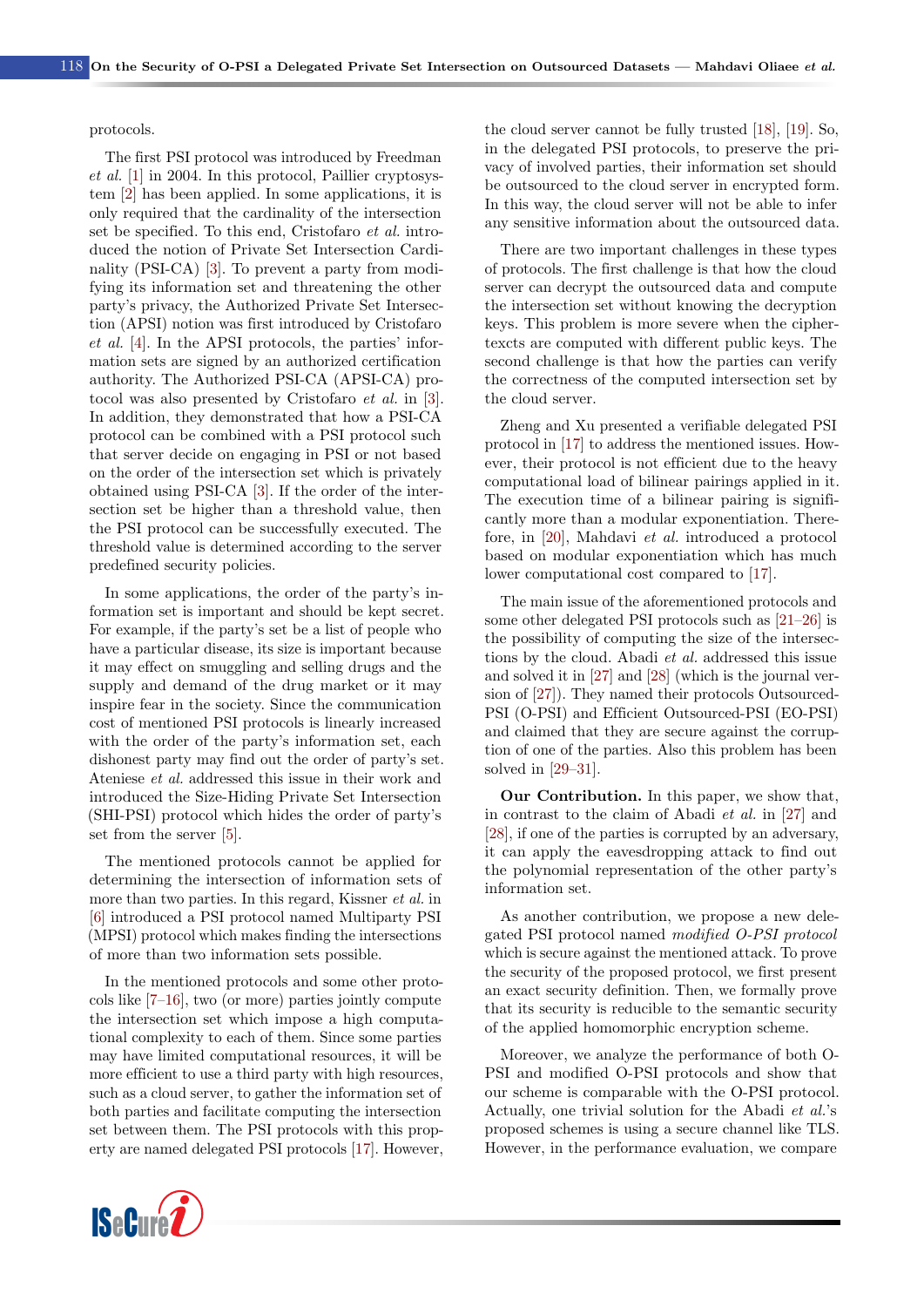our applied modification with this trivial solution, and show that our proposed modification is more efficient as some extra encryption imposed by TLS are no longer required.

Organization. The rest of the paper is organized as follows: In [Section 2,](#page-2-0) we introduce the basic definitions and required notations. [Section 3](#page-2-1) is dedicated to describing the O-PSI protocol. In [Section 4,](#page-3-0) we propose an eavesdropping attack on the O-PSI protocol. In [Section 5,](#page-4-0) we propose a solution to make the O-PSI protocol secure against the mentioned attack. In [Section 6,](#page-5-0) the security of our scheme is formally evaluated, and [Section 7](#page-8-4) presents the performance evaluation of our scheme. We conclude the paper in [Section 8.](#page-8-5)

### <span id="page-2-0"></span>2 Preliminaries

In this section, we first express the commonly used notations. Then, we review Paillier cryptosystem, and the polynomial representation of sets which is widely applicable in the private set intersection protocols.

The notations that are applied in the rest of the paper has been shown in [Table 1](#page-2-2)

<span id="page-2-2"></span>Table 1. Frequently used notations in the proposed schemes

| Notation                                               | Description                                                            |  |  |  |
|--------------------------------------------------------|------------------------------------------------------------------------|--|--|--|
| $S_A = \{s_1, \ldots, s_d\}$                           | Information set of the party A                                         |  |  |  |
| d.                                                     | The cardinality of the information<br>set of each party                |  |  |  |
| $\tau_A(x) = \prod_{i=1}^{n} (x - s_i)$<br>$s_i \in S$ | The polynomial representation of<br>the information set of the party A |  |  |  |
| $\it n$                                                | An integer chosen by the cloud<br>such that $d \leq \frac{n}{2}$       |  |  |  |
| $sk_A, pk_A$                                           | Secret and public keys of the party<br>A in Paillier cryptosystem      |  |  |  |
| $E_{p k p}$ (.)                                        | Encryption with the public key of<br>the party B                       |  |  |  |
| $D_{s k p}$ (.)                                        | Dencryption with the secret key of<br>the party B                      |  |  |  |
| M                                                      | Plaintext                                                              |  |  |  |
| l.cm                                                   | Least Common Multiple                                                  |  |  |  |

### 2.1 Paillier public Key Cryptosystem

In this part we review Paillier cryptosystem which is used in Abadi et al.'s O-PSI scheme [\[27\]](#page-10-2). Before introducing the Paillier scheme, we refer to its homomorphic features. Let  $E_{pk}(.)$  be the encryption algorithm of Paillier cryptosystem.

• Given two ciphertexcts,  $E_{pk}(a)$  and  $E_{pk}(b)$ , we will have  $E_{pk}(a)$ .  $E_{pk}(b) = E_{pk}(a + b)$ .

• Given a ciphertext,  $E_{pk}(a)$  and a constant, b, we will have  $E_{pk}(a)$   $b = E_{pk}(a.b)$ .

Paillier cryptosystem contains three algorithms Key Generation, Encryption and Decryption. This cryptosystem works as follows [\[2\]](#page-8-1).

Key Generation In this algorithm, two large prime numbers  $p$  and  $q$  are chosen based on the security parameter  $\lambda$  and the integer N is set equal to pq. Then,  $t = lcm(p-1, q-1)$  is computed where lcm stands for the least common multiple. After that, a random number,  $g \in Z^*_{N^2}$  is chosen such that  $\mu =$  $(L(g<sup>t</sup> mod N<sup>2</sup>))<sup>-1</sup> mod N exists where L(x) =  $\frac{x-1}{N}$$ . Finally, the public key and private key of this cryptosystem will respectively be set as  $(N, g)$  and  $(t, \mu)$ .

**Encryption** To encrypt a message,  $M \in Z_N$ , a random value,  $r \in Z_N^*$  is selected and the ciphertext is computed such as follows:

$$
C = E_{pk}(M) = g^M.r^N \mod N^2 \tag{1}
$$

**Decryption** To decrypt the ciphertext,  $C =$  $E_{pk}$   $(M)$ , the following equation is computed:

$$
M = D_{sk}(C) = L(C^{t}modN^{2}) \cdot \mu \mod N \quad (2)
$$

### 2.2 Polynomial Representaiton of Sets

In many protocols (e.g., [\[1\]](#page-8-0), [\[7\]](#page-9-2) and [\[32\]](#page-10-6)), the polynomial representation of sets is widely used. Let F be a field. In this representation, each subset of  $F$ ,  $S = \{x_0, \ldots, x_{n-1}\}\; S = \{s_1, \ldots, s_n\}$  can be represented via a polynomial,  $\tau(x) = \prod$  $\prod_{s_i \in S} (x - s_i)$  in the polynomial ring  $F[x]$ . So, each element of S is a root of  $\tau(x)$ .

We should mention that to determine a unique n-degree polynomial by Lagrange Interpolation technique, at least  $n+1$  points of its curve is required. So, given a set of n+1 points,  $\{(x_0, y_0), \ldots, (x_n, y_n)\}\$ , a polynomial with degree of n can be calculated.

# <span id="page-2-1"></span>3 An Overview On The O-PSI Protocol

In this section, the O-PSI protocol [\[27\]](#page-10-2) is described. This protocol has been designed for finding the intersection of the information set of two parties, A and B, by help of a cloud sever. The protocol consists of three algorithms: Setup, Outsource and Set intersection.

Setup- Consider a big enough public finite field, F and a pseudorandom function,  $f: \{0,1\}^l \times Z_n \to F$ in which n is determined by the cloud server such that  $n/2$  is an upper bound for the order of the parties information sets. The function, f, pseudo-randomly maps an  $(l+\log_2 n)$ -bit string to an element in F. Also, without loss of generality, it has been assumed that

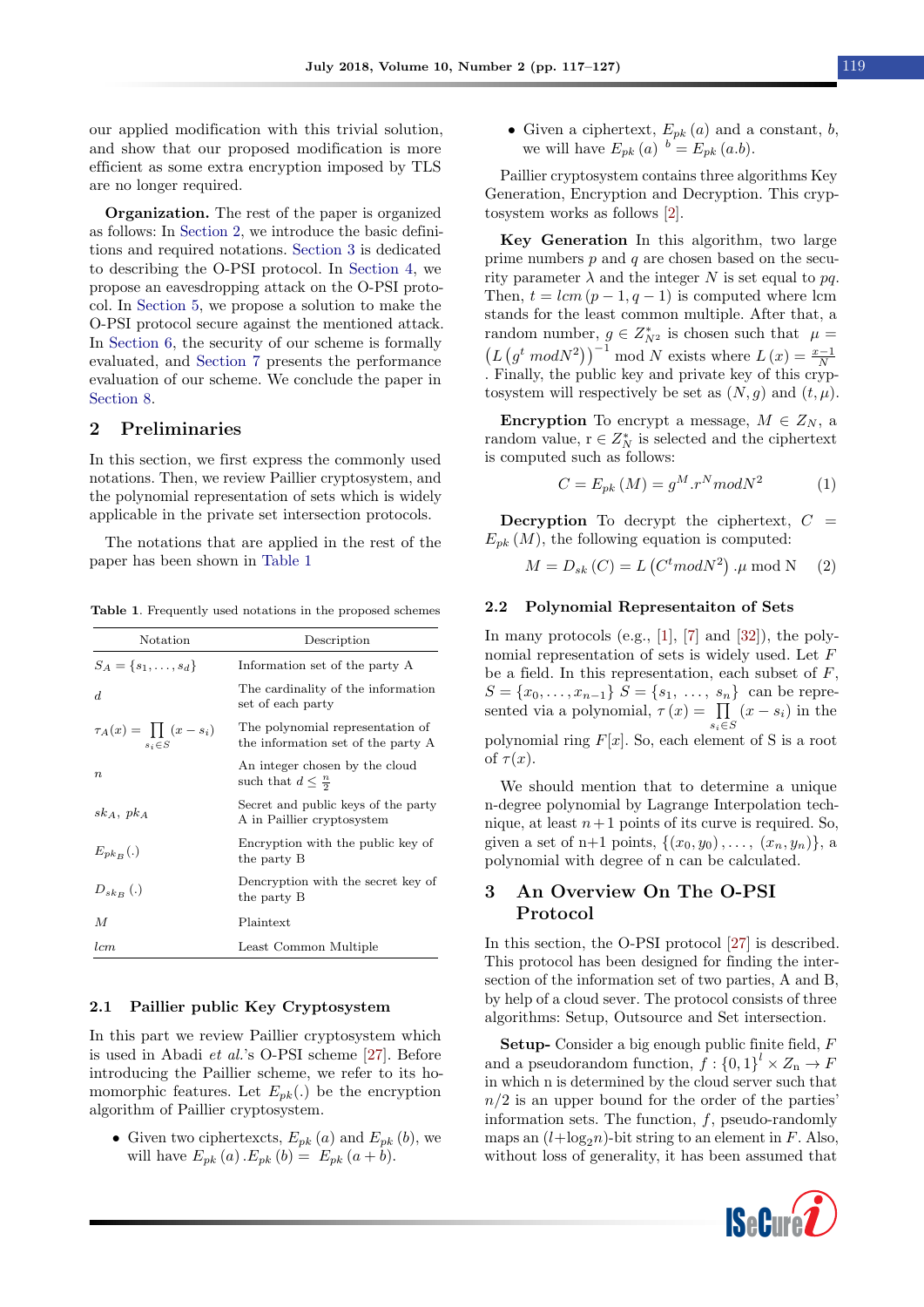the order of the information sets of both parties, A and B is equal to d. The vector,  $X = \{x_0, \ldots, x_{n-1}\}\$ is constructed by the cloud and published among all parties. Each party uses this vector during running the protocol.

Outsource- The party A with the information set  $S_A = \left\{ s_i^{(A)}, 1 \leq i \leq d \right\}$  runs this algorithm through the following steps:

- (1) It generates a Paillier key pair  $(pk_a, sk_a)$  and publishes the public key,  $pk_a$ . Also, it chooses a random private key  $k_a$ .
- (2) It constructs the polynomial  $\tau_A$  as a representation of its information set  $S_A$  such that  $\tau_A =$  $\prod$   $(x - s_i^{(A)})$ . Then, it computes the vector  $s_i^{(A)} \in S_A$

 $y^A$ , which each of its elements  $y_i^{(A)}$  is equal to  $\tau_A(x_i)$  for  $0 \leq i \leq n-1$ .

(3) Then, it generates the vector  $\mathbf{v}^{(A)}$ , by computing  $v_i^{(A)} = y_i^{(A)} \cdot r_i^{(A)}$  where  $r_i^{(A)} = f(k_a, i)$ . In fact,  $\mathbf{v}^{(A)}$  is a blinded version of  $\mathbf{v}^{(A)}$ . The vector  $\mathbf{v}^{(A)}$ , is outsourced to the cloud.

The party B follows the same procedure as the party A does.

Set Intersection In this algorithm, the party B finds out the intersection of its information set and the party A's through following steps:

- (1) At first, the party B generates the vector  $e^{(B)}$ , that its elements are  $e_i^B = E_{pk_B}\left(r_i^{(B)}\right); 0 \leq$  $i \leq n-1$ . It sends the vector  $e^{(B)}$ , to the party A.
- (2) The party A also generates the vector  $e^{(A)}$ , by computing  $e^{(A)}_i = (e^{(B)}_i)^{(r^{(A)}_i)^{-1}}$ =  $E_{pk_B}\left(r_i^{(B)}.(r_i^{(A)})^{-1}\right); 0 \le i \le n-1$  as its vector elements and sends it to the cloud.
- (3) The cloud, after receiving the vector  $e^{(A)}$ , randomly chooses two d-degree polynomials,  $w_A$ and  $w_B$  and generates the vectors,  $\mathbf{w}^{(A)}$  and  $\mathbf{w}^{(B)}$  such that  $w_i^{(A)} = w_A(x_i)$  and  $w_i^{(B)} =$  $w_B(x_i)$  for  $0 \leq i \leq n-1$ .
- (4) The cloud generates the vector  $t$  by using the stored and generated vectors,  $\mathbf{v}^{(A)}$ ,  $\mathbf{v}^{(B)}$ ,  $\mathbf{w}^{(A)}$ and  $\mathbf{w}^{(B)}$  for each  $0 \leq i \leq n-1$ , using homomorphic properties of Paillier cryptosystem such as follows:

$$
t_{i} = (e_{i}^{(A)})^{v_{i}^{(A)} \cdot w_{i}^{(A)}} \cdot E_{pk_{B}} (v_{i}^{(B)} \cdot w_{i}^{(B)})
$$
  
\n
$$
= E_{pk_{B}} (r_{i}^{(B)} \cdot (r_{i}^{(A)})^{-1} \cdot y_{i}^{(A)} \cdot r_{i}^{(A)} \cdot w_{i}^{(A)})
$$
  
\n
$$
\cdot E_{pk_{B}} (y_{i}^{(A)} \cdot r_{i}^{(A)} \cdot w_{i}^{(B)})
$$
  
\n
$$
t_{i} = (e_{i}^{(A)})^{v_{i}^{(A)} \cdot w_{i}^{(A)}} \cdot E_{pk_{B}} (v_{i}^{(B)} \cdot w_{i}^{(B)})
$$
  
\n
$$
= E_{pk_{B}} (r_{i}^{(B)} \cdot (r_{i}^{(A)})^{-1} \cdot y_{i}^{(A)} \cdot r_{i}^{(A)} \cdot w_{i}^{(A)})
$$
  
\n
$$
\cdot E_{pk_{B}} (y_{i}^{(A)} \cdot r_{i}^{(A)} \cdot w_{i}^{(B)})
$$
  
\n
$$
= E_{pk_{B}} (r_{i}^{(B)} (y_{i}^{(A)} \cdot w_{i}^{(A)} + y_{i}^{(B)} \cdot w_{i}^{(B)})).
$$

Then, it sends the vector, t to the party B.

(5) After receiving the vector t, the party B computes the vector z such as follows:

$$
z_i = D_{sk_B}(t_i) \cdot (r_i^{(B)})^{-1} = y_i^{(A)} \cdot w_i^{(A)} + y_i^{(B)} \cdot w_i^{(B)};
$$
  

$$
0 \le i \le n - 1
$$

Thus, by computing the interpolation of the points  $(x_i, z_i)$ , the polynomial  $Z(x) = \tau_A w_A +$  $\tau_B w_B$  is obtained which its roots are the elements of the intersection of information sets of two parties, A and B.

The procedure of the O-PSI protocol is depicted in [Figure 1.](#page-4-1)

# <span id="page-3-0"></span>4 Our Proposed Attack On The O-PSI Protocol

In [\[27\]](#page-10-2), the authors by considering a semi-honest adversary model have proved that their protocol is secure. In this model, the adversary can corrupt any of involved parties or the cloud server. In their security model, they did not consider the situation in which the adversary can eavesdrop the communication between one of the parties and the cloud server. We show that the O-PSI protocol is vulnerable against the eavesdropping attack as follows.

In the second step of the Set Intersection algorithm, the party B may eavesdrop the communication between the party A and the cloud server and find the elements of the vector  $e^{(A)}$ . Since these elements have been encrypted by the public key of the party B, it can easily decrypt them and obtain the values of  $(r_i^{(A)})^{-1}$ . In this way, the party B can compute the vector  $y^{(A)}$  by multiplying the obtained values by the vector  $\mathbf{v}^{(A)}$ . Then, it can compute the polynomial  $\tau_A$  using point-value pairs  $(x_i, y_i)$  through Lagrange interpolation technique. Since the roots of the polynomial  $\tau_A$  are the elements of the party A's set, the party B will be able to find all the elements of information set of the party A [\[33\]](#page-10-7).

Remark 1: It also worth mentioning that our proposed eavesdropping attack is also applicable on

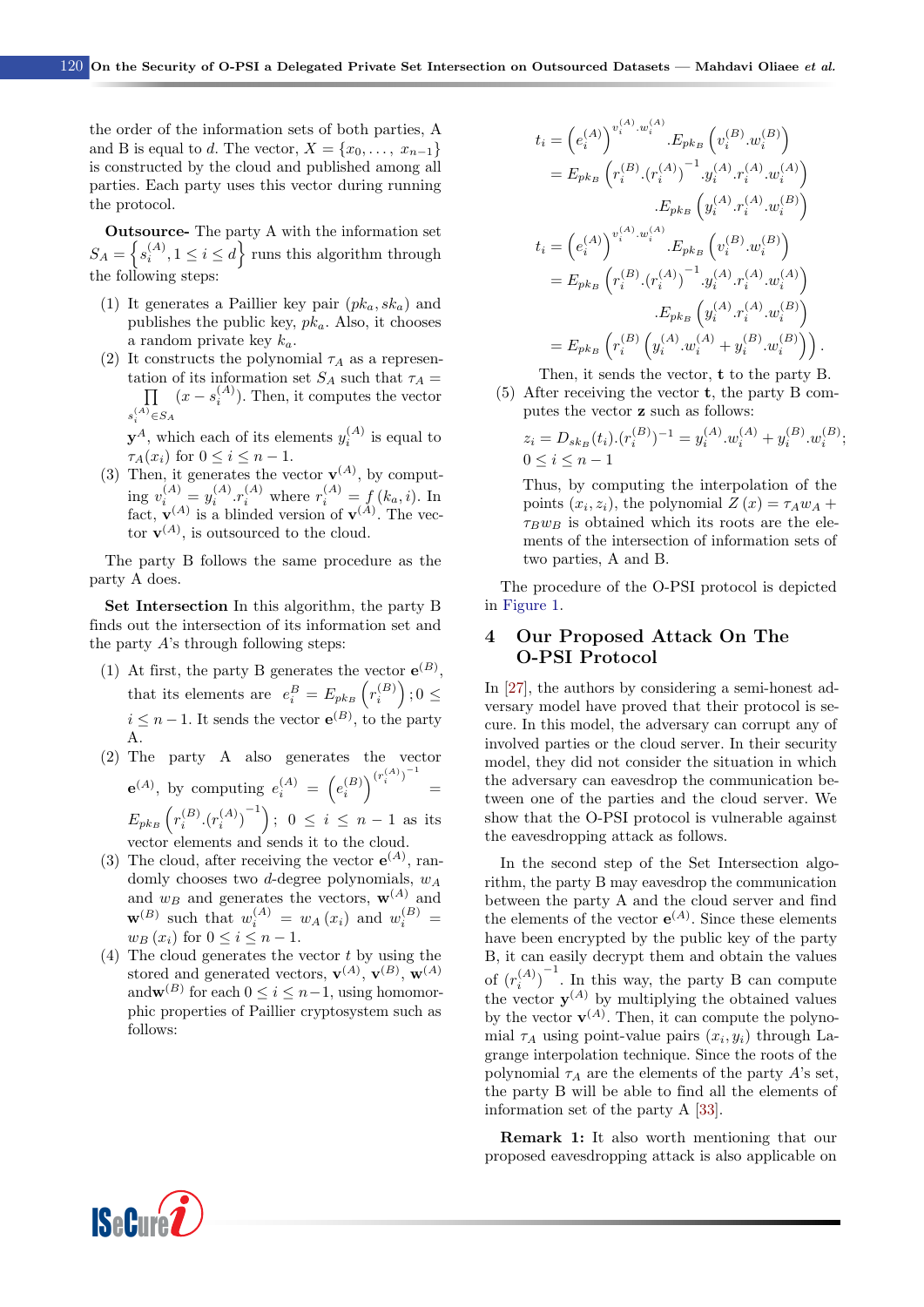<span id="page-4-1"></span>

Figure 1. The Abadi's O-PSI protocol [\[27\]](#page-10-2)

the proposed EO-PSI [\[28\]](#page-10-3).

# <span id="page-4-0"></span>5 Our Proposed Protocol: The Modified O-PSI Protocol

In this section, we propose the modified O-PSI protocol which is secure against eavesdropping and collusion attacks.

Like the O-PSI protocol [\[27\]](#page-10-2), the modified O-PSI protocol also contains three main algorithms which are Setup, Outsource and Set intersection. The Setup and Outsource algorithms are the same as what is presented in the O-PSI protocol except that in the Outsource algorithm of our protocol, the vectors,  $\mathbf{v}^{(A)}$ and  $\mathbf{v}^{(B)}$ , are encrypted by cloud server's public key. Therefore, in the following, we just describe the Set Intersection algorithm in details. By assuming that the party B wants to find out the intersection set of its information set and the information set of the party A, this algorithm runs such as follows:

- (1) At first, the party B generates the vector  $e^{(B)}$ , where its elements are  $e_i^B =$  $E_{pk_B}\left(\left(r_i^{(B)}\right)^{-1}\right); 0 \leq i \leq n-1$ . It requests the party A to run the protocol and sends the vector,  $e^{(B)}$  to the cloud. After receiving request from the party B similarly, the party A generates the vector,  $e^{(A)}$  and sends it to the cloud where its elements are  $e_i^A = E_{pk_B} \left( \left( r_i^{(A)} \right)^{-1} \right)$ .
- (2) After receiving the vectors  $e^{(A)}$  and  $e^{(B)}$ , the cloud randomly chooses two d-degree polynomi-

als,  $w_A$  and  $w_B$  and generates the vectors,  $\mathbf{w}^{(A)}$ such that its elements are defined as  $w_i^{(A)} =$  $w_A(x_i)$  for  $0 \leq i \leq n-1$ . Then, using homomorphic property of the Paillier cryptosystem and the vectors  $\mathbf{v}^{(A)}$  and  $\mathbf{v}^{(B)}$ , the cloud generates the vector t, where its elements are computed such as follows:

$$
t_{i} = E_{pk_{B}} \left( (r_{i}^{(A)})^{-1} \right)^{w_{i}^{(A)} \cdot D_{sk_{c}} \left( v_{i}^{(A)} \right)}
$$

$$
\cdot E_{pk_{B}} \left( (r_{i}^{(B)})^{-1} \right)^{w_{i}^{(B)} \cdot D_{sk_{c}} \left( v_{i}^{(B)} \right)}
$$

$$
= E_{pk_{B}} \left( w_{i}^{(A)} \cdot (r_{i}^{(A)})^{-1} \cdot y_{i}^{(A)} \cdot r_{i}^{(A)} \right)
$$

$$
\cdot E_{pk_{B}} \left( w_{i}^{(B)} \cdot (r_{i}^{(B)})^{-1} \cdot y_{i}^{(B)} \cdot r_{i}^{(B)} \right)
$$

$$
= E_{pk_{B}} \left( y_{i}^{(A)} \cdot w_{i}^{(A)} + y_{i}^{(B)} \cdot w_{i}^{(B)} \right)
$$

Then, the cloud sends the vector,  $t$  $(t_0, \ldots, t_{n-1})$  to the party B.

(3) After receiving the vector t, the party B computes each element of the vector  $z$ , i.e.,  $z_i$ , as follows:

$$
z_i = D_{s k_B} (t_i) = y_i^{(A)} . w_i^{(A)} + y_i^{(B)} . w_i^{(B)}
$$
  
Such that  $z_i = Z(x_i)$ .

Finally, the party B generates the polynomial  $Z(x)$  by applying the Lagrange interpolation technique. The roots of this polynomial are the common elements of the information sets of the parties A and B.

The procedure of the modified O-PSI protocol has been depicted in [Figure 2.](#page-5-1)

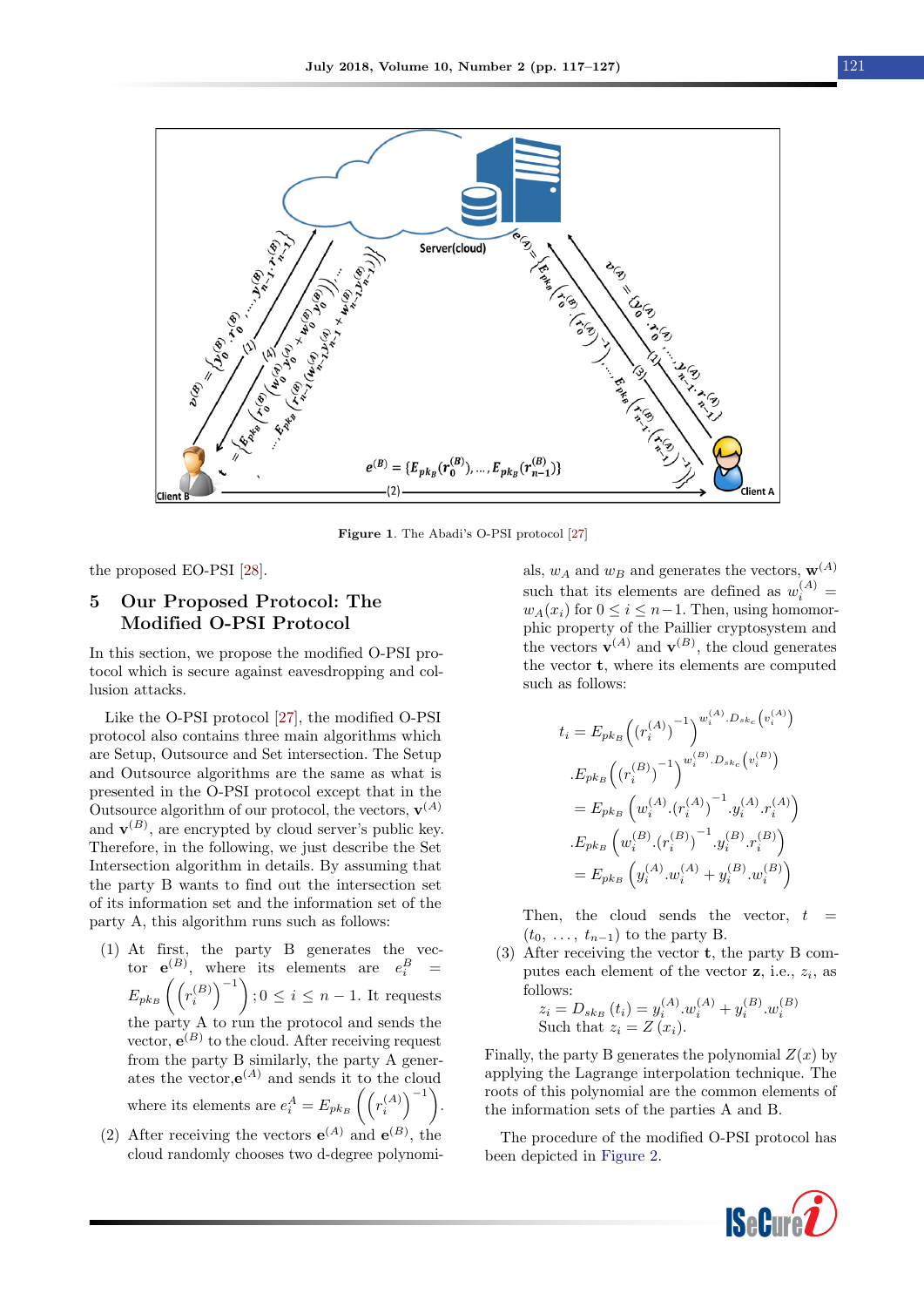<span id="page-5-1"></span>

Figure 2. The Modified O-PSI protocol

Note that similar to the O-PSI protocol, our proposed protocol can also be used in multi-party setting. In this case, the party B is interested in finding the intersection set of its information set and some other parties'  $A_j (1 \leq j \leq m)$ . To this end, it sends a request to all of them and the cloud server. The cloud computes the vector  $\mathbf{t} = (t_0, t_0, t_1 - 1)$  for each  $0 \leq i \leq n-1$  such as follows:

$$
t_{i} = E_{pk_{B}} ((r_{i}^{(B)})^{-1})^{w_{i}^{(B)} \cdot D_{sk_{c}}(v_{i}^{(B)})}
$$

$$
\cdot \prod_{1 \leq j \leq m} \left( E_{pk_{B}} ((r_{i}^{(A_{j})})^{-1}) \right)^{w_{i}^{(A_{j})} \cdot D_{sk_{c}}(v_{i}^{(A_{j})})}
$$

$$
= E_{pk_{B}} \left( y_{i}^{(B)} \cdot w_{i}^{(B)} + \sum_{1 \leq j \leq m} w_{i}^{(A_{j})} \cdot y_{i}^{(A_{j})} \right)
$$

Then, the cloud sends the vector t to the party, B. In this way, the party B is able to construct the polynomial  $Z(x)$  which its roots are the common elements of the information sets of the parties B and the other parties  $A_j$ s.

### <span id="page-5-0"></span>6 Security Evaluation

In this section, we first introduce our security model and definition required to prove the security of the modified O-PSI protocol. Then, we present our security proof.



#### 6.1 Security Model and Definition

Like the adversarial model presented in [\[27\]](#page-10-2) and [\[28\]](#page-10-3), we also assume that the adversary is semi-honest, and its main goal is to achieve the secret information of the other parties.

In each delegated PSI protocol Π, usually, three parties including a Server C and two parties A and B are involved, and an algorithm  $F : \Lambda \times 2^U \times 2^U \rightarrow$  $\Lambda \times \Lambda \times f_{\cap}$  is defined where the symbols  $\Lambda$ ,  $2^U$  and  $f_{\cap}$  respectively denote the null symbol, the universe space of all possible information sets and the intersection set extractor function. For every tuple of inputs $(\Lambda, S_A, S_B)$ , the algorithm F outputs the tuple  $(\Lambda, \Lambda, f_0(S_A, S_B) = S_A \cap S_B)$  where two first elements are sent to the cloud server C and the party A and the last one is received by the party B.

In the semi-honest model, the protocol  $\Pi$  is secure if in the end of protocol, each party only obtains its dedicated information and not achieve any more information about the other parties. This security definition is formalized by means of the simulation paradigm [\[34\]](#page-10-8). Simulation-based security proof is a typical technique in proving the security of cryptographic protocols, and in this kind of approaches the security definitions is presented according to the view of the parties involved in the protocol. Actually, the view of each party is referred to all the messages which can be observed by the mentioned party. For this aim, the notation  $view_u^{\pi}$  can be used which implies to all the messages which are observable by the party u when the protocol Π is executed. Beside the par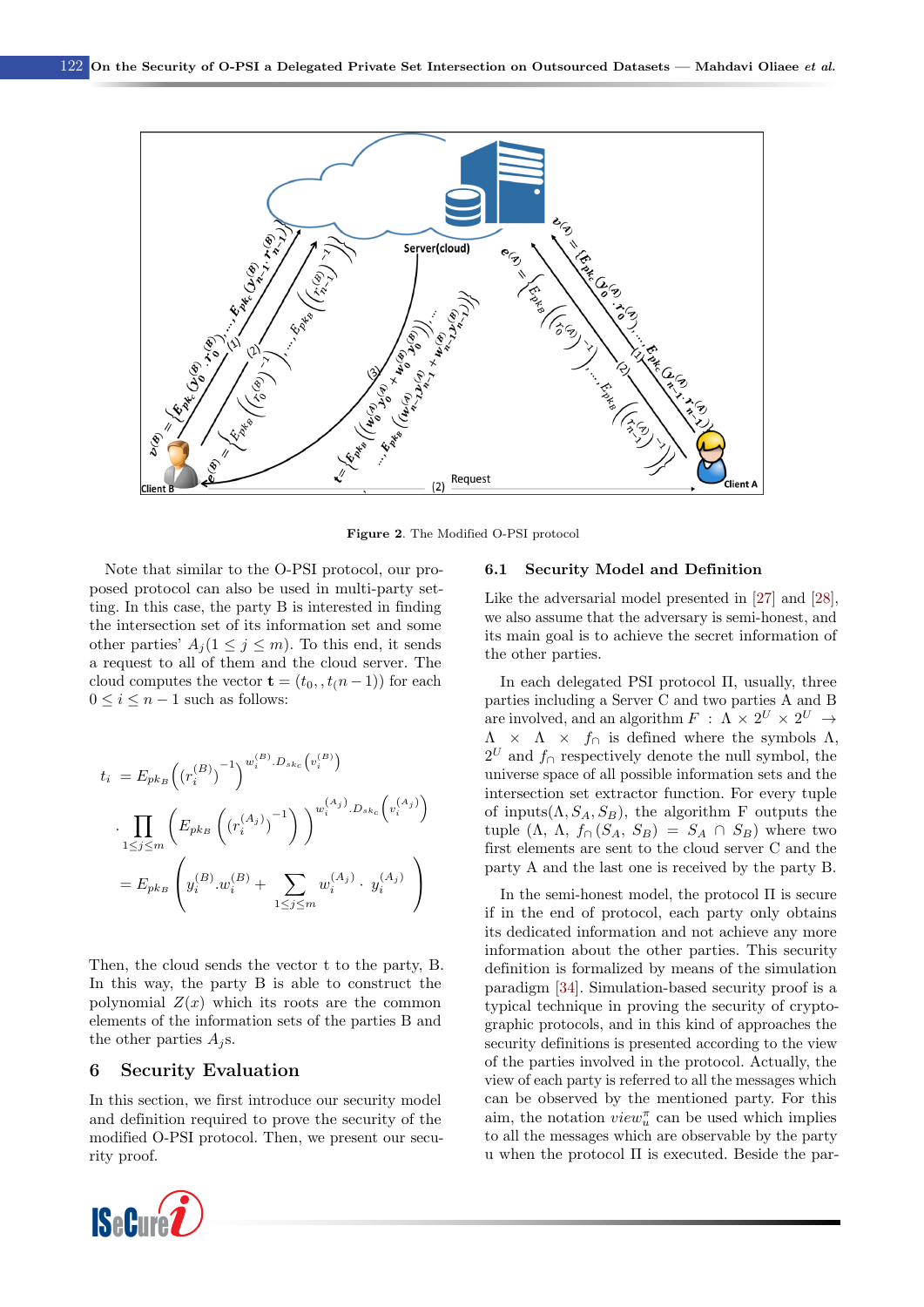ties' views, the notation  $Sim_u^{\Pi}(In, Out)$  is also used to imply the output of a probabilistic polynomialtime (PPT) simulator who simulates the real view of the party u by means the pair  $(In, Out)$ . In the pair  $(In, Out)$ , In, implies the party u's dedicated information and Out stands for the output of algorithm F which is sent to this party.

Based on the notations  $view_u^{\Pi}$  and  $Sim_u^{\Pi}(In, Out)$ , the security of the O-PSI protocol is defined. Following, we present the formal security definition of a delegated private set intersection protocol.

**Definition 1** [\[27,](#page-10-2) [28\]](#page-10-3). Let  $F$  be a deterministic algorithm as defined before. We say that the protocol  $\Pi$  securely runs the algorithm  $F$  in the presence of semi-honest adversaries if there exists probabilistic polynomial-time simulators  $Sim_{\mathbb{C}}^{\Pi}(\Lambda, \Lambda),$  $Sim_A^{\Pi}(S_A, \Lambda)$  and  $Sim_B^{\Pi}(S_B, f_0(S_A, S_B))$  to simulate computationally distinguishable view form the real views  $view_C^{\Pi}$ ,  $view_A^{\Pi}$  and  $view_B^{\Pi}$ , correspondingly. Therefore, in a secure O-PSI protocol the following relations should be preserved simultaneously:

$$
Sim_C^{\Pi} (\Lambda, \Lambda) \approx^{ind} view_C^{\Pi}
$$
  
\n
$$
Sim_A^{\Pi} (S_A, \Lambda) \approx^{ind} view_A^{\Pi}
$$
  
\n
$$
Sim_B^{\Pi} (S_B, f_{\cap} (S_A, S_B)) \approx^{ind} view_B^{\Pi}
$$

In the above relations, the notation  $\approx^{ind}$  implies that both sides of the relation are computationally indistinguishable.

In Definition 1, the relation  $Sim_C^{\Pi}(\Lambda, \Lambda) \approx^{ind} view_C^{\pi}$ implies that the cloud server C, cannot infer any information more than the null symbol  $\Lambda$ , because its view is indistinguishable with the case when the protocol Π is executed based on the null information, Λ.

### 6.2 The Weakness of Security Proof of Abadi et al.

Abadi et al. [\[27\]](#page-10-2) have formally proved that the O-PSI protocol is secure without considering that the party B may eavesdrop the communication between the cloud server and the party A. In Section IV, we showed that the O-PSI protocol is vulnerable against eavesdropping attack. In what follows, we will show that if Abadi et al. considered the communication between the cloud server and the party A in the view of B (in the case that the party B is malicious), then, the simulated view and the real view would be distinguishable from each other, and this means that running this protocol leaks some information for the party B more than its dedicated information.

If Abadi et al. considered the real view of the party B in the proof section of [\[27\]](#page-10-2) such as follows:

$$
Sim_B^{\Pi}(S_B, f_{\cap}(S_A, S_B)) \approx^{ind} view_B^{\Pi}
$$

Then, according to their proof procedure, they should simulate the values,  $e_i^{(A)} = E_{pk_B} \left( r_i^B (r_i^A)^{-1} \right)$ and  $v^{(A)} = y_i^A \cdot r_i^A$  respectively with  $e'_i^{(A)} =$  $E_{pk_B} \left( r'_{i}^{B} \cdot (r'_{i}^{A})^{-1} \right)$  and  $v'_{i}^{(A)} = y'_{i}^{A} \cdot r'_{i}^{A}$  where  $y'^{A}_{i}, r'^{B}_{i}$  and  $r'^{A}_{i}$  are chosen randomly by the simulator. In this way, since the party B possesses the secret key corresponding to  $pk_B$  and knows the value of  $r_i^B$ , it can distinguish between the value of  $v_i^{(A)}$ and  $v_i^{\prime(A)}$  through following procedure.

For  $1 \leq i \leq n-1$ , it computes  $(e_i^{(A)})^{v_i^{(A)}} =$  $E_{pk_B}\left(r_i^B\big(r_i^A\big)^{-1}.v_i^{(A)}\right) \,\,=\,\, E_{pk_B}\left(r_i^B\big(r_i^A\big)^{-1}.y_i^A.r_i^A\right),$ and then decrypts it to obtain  $r_i^B.y_i^A$ . By dividing the result to  $r_i^B$  which is known by the party B, the value of  $y_i^A$  will be emerged, for  $1 \le i \le n-1$ . In a similar pattern, the party B by considering the values of  $e_i^{(A)}$  and  $v_i^{(A)}$ , will compute the values of  $o_i = y'^{A}_{i}.r'^{A}_{i}.(r_i^A)^{-1}.$ 

As the values of  $y_i^A$   $(0 \le i \le n-1)$  are n distinct points of a d-degree polynomial, by selecting each subset of  $(d + 1)$ -points from these *n* points, and running the Lagrange interpolation, we can elicit a unit polynomial, while by choosing different subsets of  $(d+1)$ – points from the values of  $o_i$   $(0 \le i \le n-1)$ , the party B will extract different polynomials with a high probability negligibly lower than one.

In this way, the party B can distinguish between the values of  $v_i^{(A)}$  and  $v_{i'}^{(A)}$  $i^{(A)}_{i'}$ , and consequently between the real view and the simulated view.

With regard to this weakness, we have modified their scheme to enhance its security. In what follows, in the proposed security proof, we consider the complete view of the parties, and we will show that even though the party B eavesdrops the communication flaw, our scheme remains secure.

#### 6.3 Security Proof

This part is presented with the aim of security proof of the proposed O-PSI in the semi-honest model.

Theorem 1. The O-PSI protocol is secure in the presence of semi-honest adversary, if the using homomorphic encryption scheme is semantically secure.

Proof. To prove the security of the proposed scheme, three cases will be considered such that in each case only one of the parties has been corrupted. For more clarification, it should be implied that in each case, the simulator with the corresponding party's input and output is invoked.

Case 1 (Corrupted cloud server): In the case

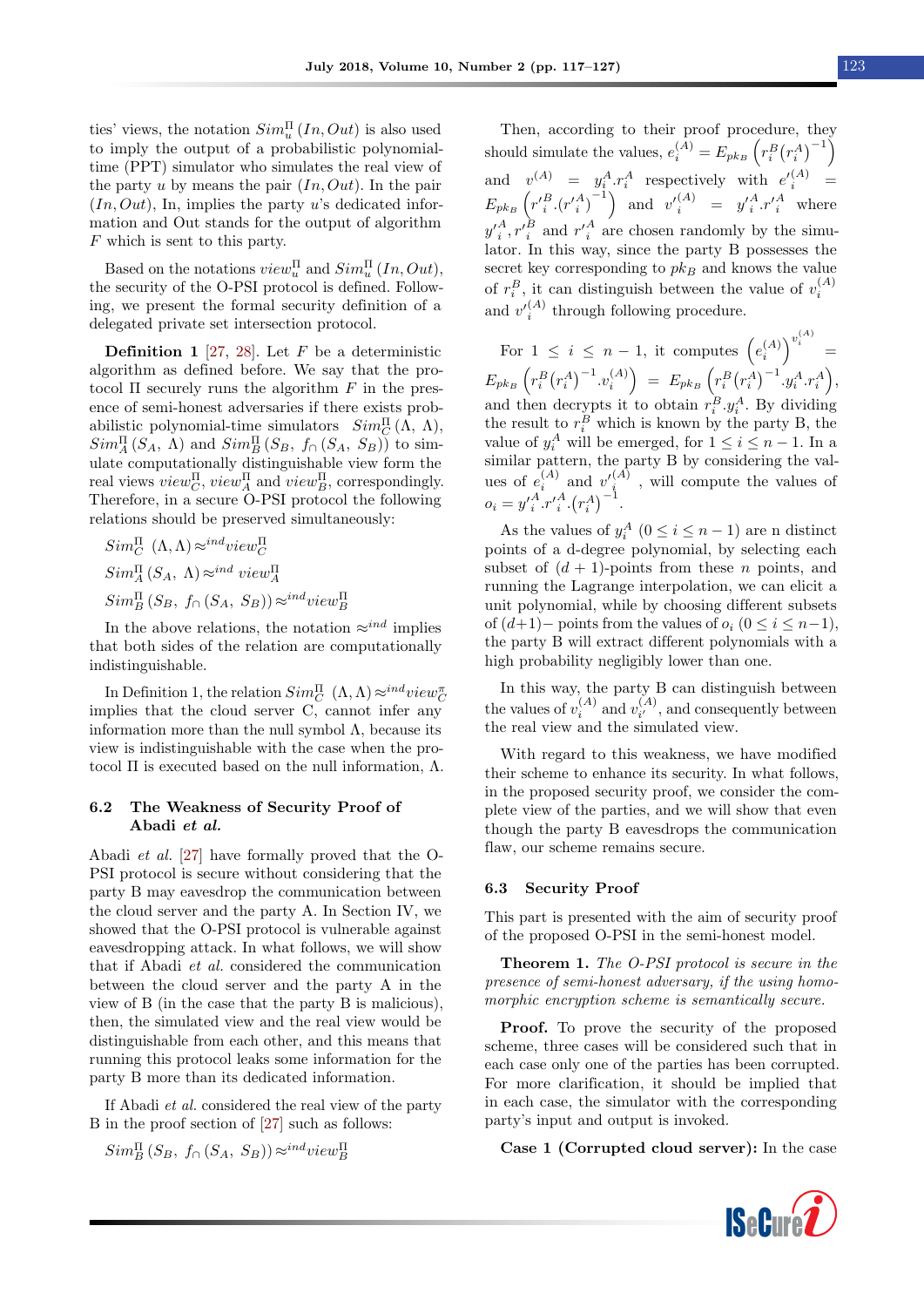of corrupted server, we will show that we can construct the simulator  $Sim_{\mathbb{C}}^{\Pi}(\Lambda, \Lambda)$  which can produce a computationally indistinguishable view from the view of the server from the real execution of the protocol. It should be noted that the server's view in the real execution is as follows:

$$
view_c^{\Pi} = \{ \Lambda, v^{(A)}, v^{(B)}, \textit{Compute}, e^{(B)}, e^{(A)}, \Lambda \}
$$

In the above relation,  $\mathbf{v}^{(A)}$  and  $\mathbf{v}^{(B)}$  are the blinded form of set representations corresponding to the A's and B's information set which are encrypted by the cloud's public key, Compute is the command which is queried by B to receive the intersection of her information with A's, and  $e^{(A)}$  and  $e^{(B)}$  are the encrypted vectors.

Now, we simulate the view according to the  $Sim_{\mathbb{C}}^{\Pi}(\Lambda, \Lambda)$  which is conducted through the following procedure. First of all,  $Sim_C^{\Pi}(\Lambda, \Lambda)$  will append the null symbol,  $\Lambda$  to the view. After that,  $Sim_C^{\Pi}(\Lambda, \Lambda)$  picks two d-element sets  $S'_A$  and  $S'_B$ which are generated uniformly at random. Moreover, for the pseudorandom function  $f$ , it opts two random keys  $k'_A$  and  $k'_B$ , and represents  $S'_A$  in terms of its corresponding polynomial. Finally, with the help of the public values, it evaluates the polynomial, blinds and encrypts the evaluation results by means of  $r_i^{(A)'} = f(k'_A, i)$  for  $0 \le i \le n1$  and the cloud's public key such that the results is  $\mathbf{v}^{(A')}$ . In the same way and similar to this scenario, the value of  $\mathbf{v}^{(B)}$ can be extracted. After the computation of  $\mathbf{v}^{(A')}$ and  $\mathbf{v}^{(B')}$ , they will be appended to the view of the simulation. Also, the simulator computes  $e_i^{(A)}$  =  $E_{pk_B}\left(\left(r_i^{(A)'}\right.\right)$  $\binom{(A)'}{i}^{-1}$  and  $e_i^{(B)'} = E_{pk_B} \left( \left( r_i^{(B)} \right) \right)$  $\binom{(B)'}{i}^{-1}$ by using the party B's public key. In addition, the simulator appends the Compute command to the view.

Case 2 (Corrupted party A): In the case of corrupted party A, we will show that it is possible to construct the simulator  $Sim_A^{\Pi}(S_A, \Lambda)$  which can produce a computationally indistinguishable view from the view of the party A from the real execution the protocol. It should be noted that the party A's view in the real execution is as follows:

view<sub>A</sub><sup>$$
\Pi
$$</sup> = {S<sub>A</sub>, r<sup>(A)</sup>, e<sup>(B)</sup>, v<sup>(B)</sup>, t,  $\Lambda$ }

The simulator  $Sim_A^{\Pi}(S_A, \Lambda)$  computes the view of the party A according to the following procedure.

The simulator  $Sim_A^{\Pi}(S_A, \Lambda)$  first creates an empty view, and then appends  $\Lambda$  and  $\mathbf{r}^{(A)'}$  which is chosen uniformly at random.

After that,  $Sim_A^{\Pi}(S_A, \Lambda)$  picks two d-element sets  $S_A$  and  $S'_B$  which are generated uniformly at random.



Moreover, for the pseudorandom function  $f$ , it opts a random key  $k_B'$ , and represent  $S_B'$  in terms of its corresponding polynomial.

Finally, the values of the resulting polynomial for each elements of the vector  $\mathbf{x} = (x_0, \dots, x_{n-1})$  are evaluated and the results are blinded by means of  $r_i^{(B)'} = f(k'_B, i)$  for  $0 \le i \le n1$  in which the key  $k'_B$  is randomly chosen. The result of blinding and encrypting process is  $\mathbf{v}^{(B)'}$ . Also, it computes the  $\mathbf{e}_i^{(B)'}$  =  $\mathrm{E}_{pk_{B}}\left( r_{i}^{\left( B\right) ^{\prime}}\right)$  $\binom{(B)'}{i}$ <sup>-1</sup>. After that the values of  $\mathbf{v}^{(B)'}$  and  $e^{(B)}$  will be appended to the view. In the real view,  $\mathbf{v}^{(B)}$  is blinded with the outputs of a pseudorandom function and encrypted by the party B's public key. Similarly, in the simulated view, the same scenario is considered for the value of  $\mathbf{v}^{(B)}$ . Because of the semantic security of the applied encryption scheme, we can conclude that the distributions of  $\mathbf{v}^{(B)}$ ,  $\mathbf{v}^{(B)'}$  are computationally indistinguishable from each other.

It also randomly chooses two d-degree polynomials  $\mathbf{w}'_A$  and  $\mathbf{w}'_B$ . Finally, for each value of *i* the simulator computes the value of  $t_i'$  =  $E_{pk_B}\left(w_i^{(A)'}\right)$  $y_i^{(A)'} \cdot y_i^{(A)'} + w_i^{(B)'}$  $y_i^{(B)'} \cdot y_i^{(B)'}$  $\binom{(B)'}{i}$  and appends it to the view. It can be easily seen that the distributions of  $t$  and  $t'$  are computationally indistinguishable from each other.

Case 3 (Corrupted party B): In this case we construct the simulator  $Sim_B^{\Pi}(S_B, f(S_A \cap S_B))$ <br>which can produce a computationally indistinguishable view from the real view of the party B. It should be noted that the party B's view in the real execution is as follows:

$$
view_B^{\pi} = \{ S_B, r^{(B)}, \, Permit, \, t, \, e^{(A)}, v^{(A)}, \, f_{\cap}(S_A, \, S_B) \}
$$

The simulator  $Sim_B^{\Pi}(S_B, f(S_A \cap S_B))$  computes the view of the party B as follows:

It first creates an empty view, and then appends the null symbol  $\Lambda$  and the random vector  $\mathbf{r}^{(B)}$  which is chosen uniformly at random to the view. For the pseudorandom function  $f$ , it selects two random keys  $k'_A$  and  $k'_B$ . It should be noted that the information set  $S'_A$  is chosen in such a way that  $S'_A \cap S_B =$  $f_{\cap}$  (S<sub>A</sub>, S<sub>B</sub>) and the remaining elements of S'<sub>A</sub> are chosen uniformly at randomly. After that, the simulator represents  $S'_A$  in terms of its corresponding polynomial. Finally, the values of the resulting polynomial for each elements of the vector  $\mathbf{x} = (x_0, \dots x_{n-1})$  are evaluated, the results are blinded by means of  $r_i^{(A)'}=$  $f(k'_A, i)$  for  $0 \le i \le n-1$ , and encrypted by B's public key such that the results is the vector  $\mathbf{v}^{(A)}$ . In the same way and similar to this scenario, the vector  $\mathbf{v}^{(B)}$  can be extracted. After the computation of  ${\bf v}^{(A)'}$  and  ${\bf v}^{(B)'},$  they will be appended to the simulation view. In addition, the simulator generates the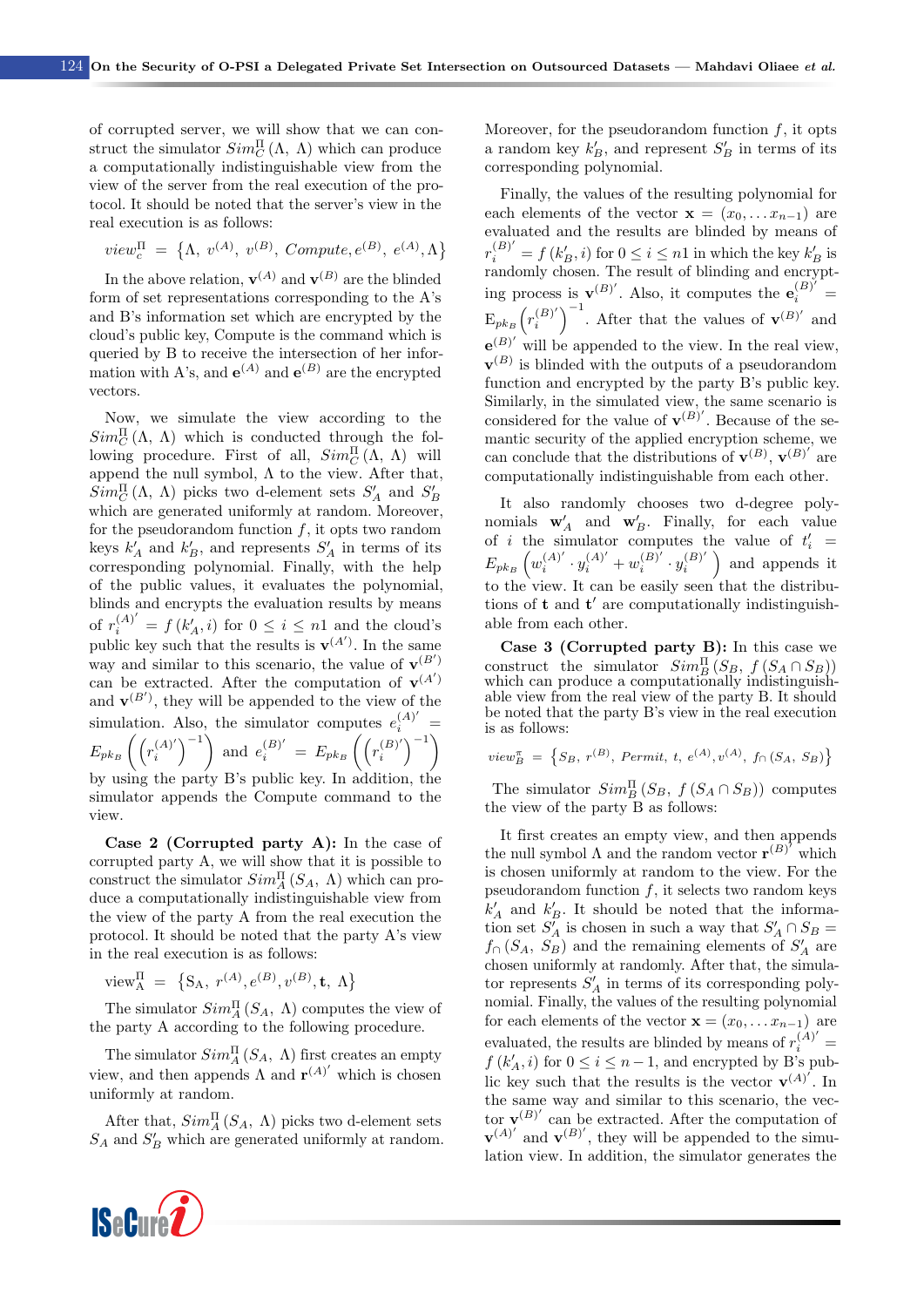Permit command string and appends it to the view. For each  $, 0 \le i \le n - 1$ , the simulator also computes the values  $e_i^{(A)'} = E_{pk_B} \left( \left( r_i^{(A)} \right) \right)$  $\binom{(A)'}{i}$ <sup>-1</sup> and appends the resulted vector  $e^{(A)'}$  and  $\Lambda$  to the view. Similar to the previous case, it can be shown that the values of  ${\bf v}^{(A)}$  and  ${\bf v}^{(A)}$  are computationally indistinguishable.

To complete the simulation, the simulator  $Sim_B^{\Pi}(S_B, f_{\cap}, (S_A, S_B))$  picks the command string "Permit" which is selected according to a valid format, and appends it to view. Then, similar to the previous case, based on  $S'_A$  and  $S_B$  the vectors  $y^{(A)}$  and  $y^{(B)}$  are computed. Moreover, the simulator  $Sim_B$ randomly selects the two d-degree polynomials  $\mathbf{w}_A'$ and  $\mathbf{w}'_B$  and after evaluation of them by using the public value **x**, it extracts  $\mathbf{w}^{(A)'}$  and  $\mathbf{w}^{(B)'}$ .

Finally, for each value of  $0 \leq i \leq n-1$  the simulator computes  $t'_i = E_{pk_B}(w_i^{(A)})$  $y_i^{(A)'} \cdot y_i^{(A)'} + w_i^{(B)'}$  $j^{(B)'}_i \cdot y^{(B)'}_i$  $\binom{D}{i}$ and sets the vector  $\mathbf{t}' = (t'_0, \ldots, t'_{n-1})$ . Then, it appends t' along with the intersection set,  $f_ \cap (S_A, S_B)$ to the view. It can be seen that the distributions of  $t$  and  $t'$  are computationally indistinguishable from each other as the using encryption scheme is semantically secure.

According to the three discussed cases, it can be seen that all the conditions of Definition 1 are hold simultaneously, and consequently we can draw the conclusion that the resulting and improved O-PSI scheme is provably secure.

### <span id="page-8-4"></span>7 Performance Evaluation

In this section, we compare our proposed O-PSI protocol with the O-PSI protocol [\[27\]](#page-10-2). To compare these protocols, we considered the computational overhead of the outsourcing and set intersection algorithms in the both protocols. According to Table 2, it can be seen that in the set intersection algorithm, the computational overheads for the party A and the cloud server are similar for the both protocols, while, this overhead for the party B, in our protocol is significantly less than the same value in the O-PSI protocol.

Although, in the outsource algorithm, the computational overhead of our protocol is more than [\[27\]](#page-10-2), but it should be noted that the outsource algorithm can be considered as an off-line phase which is run for just one time in the beginning of the protocol. Therefore, it does not affect the efficiency of the proposed scheme.

The comparison results of the computational overhead of our protocol and O-PSI protocol are presented in Table 2 in details.

As we have checked, the enhanced version of [\[27\]](#page-10-2),

i.e., [\[28\]](#page-10-3), is also vulnerable to such attack. One trivial solution for making both [\[27\]](#page-10-2) and [\[28\]](#page-10-3) secure is using TLS protocol to providing a secure channel against eavesdropping attack. In this regard, we have shown our modification on the proposed protocol of [\[27\]](#page-10-2) and [\[28\]](#page-10-3) results in a better performance in the set intersection phase of the protocol. In Table 2, it is illustrated that our proposal is more efficient as there is no need for the extra encryption and decryption exposed by the TLS protocol.

In [Table 2,](#page-9-8)  $E_T$  and  $E_{T_{uu}}$  are the TLS encryption algorithm between the cloud and user and between the users, respectively. Similarly,  $D_T$  and  $D_{T_{uu}}$  are the decryption algorithms of TLS scheme. Moreover, h is the length of hash function used in [\[28\]](#page-10-3).

#### <span id="page-8-5"></span>8 Conclusion

Finding the common information between two or more parties in a private and efficient manner is an important issue in many applications such as social networks. Private Set Intersection (PSI) protocols have been introduced to determine the intersection of two or more information sets such that no information about the components that are not belong to the intersection set is revealed. Using benefits of a cloud server in design of these protocols can reduce the computational cost of the parties. In this paper, we investigated the security of two delegated PSI protocols named O-PSI and EO-SPI, and showed that they are vulnerable against eavesdropping attack. We improved the security by proposing the modified O-PSI protocol. Through the simulation-based technique, we formally proved that the security of our scheme is reduced to the semantically security of the applied homomorphic encryption scheme. Also, we demonstrated the performance of the modified O-PSI protocol is comparable with the O-PSI protocol.

#### References

- <span id="page-8-0"></span>[1] Michael J Freedman, Kobbi Nissim, and Benny Pinkas. Efficient private matching and set intersection. In International conference on the theory and applications of cryptographic techniques, pages 1–19. Springer, 2004.
- <span id="page-8-1"></span>[2] Pascal Paillier. Public-key cryptosystems based on composite degree residuosity classes. In International Conference on the Theory and Applications of Cryptographic Techniques, pages 223– 238. Springer, 1999.
- <span id="page-8-2"></span>[3] Emiliano De Cristofaro, Paolo Gasti, and Gene Tsudik. Fast and private computation of cardinality of set intersection and union. In International Conference on Cryptology and Network Security, pages 218–231. Springer, 2012.
- <span id="page-8-3"></span>[4] Emiliano De Cristofaro and Gene Tsudik. Prac-

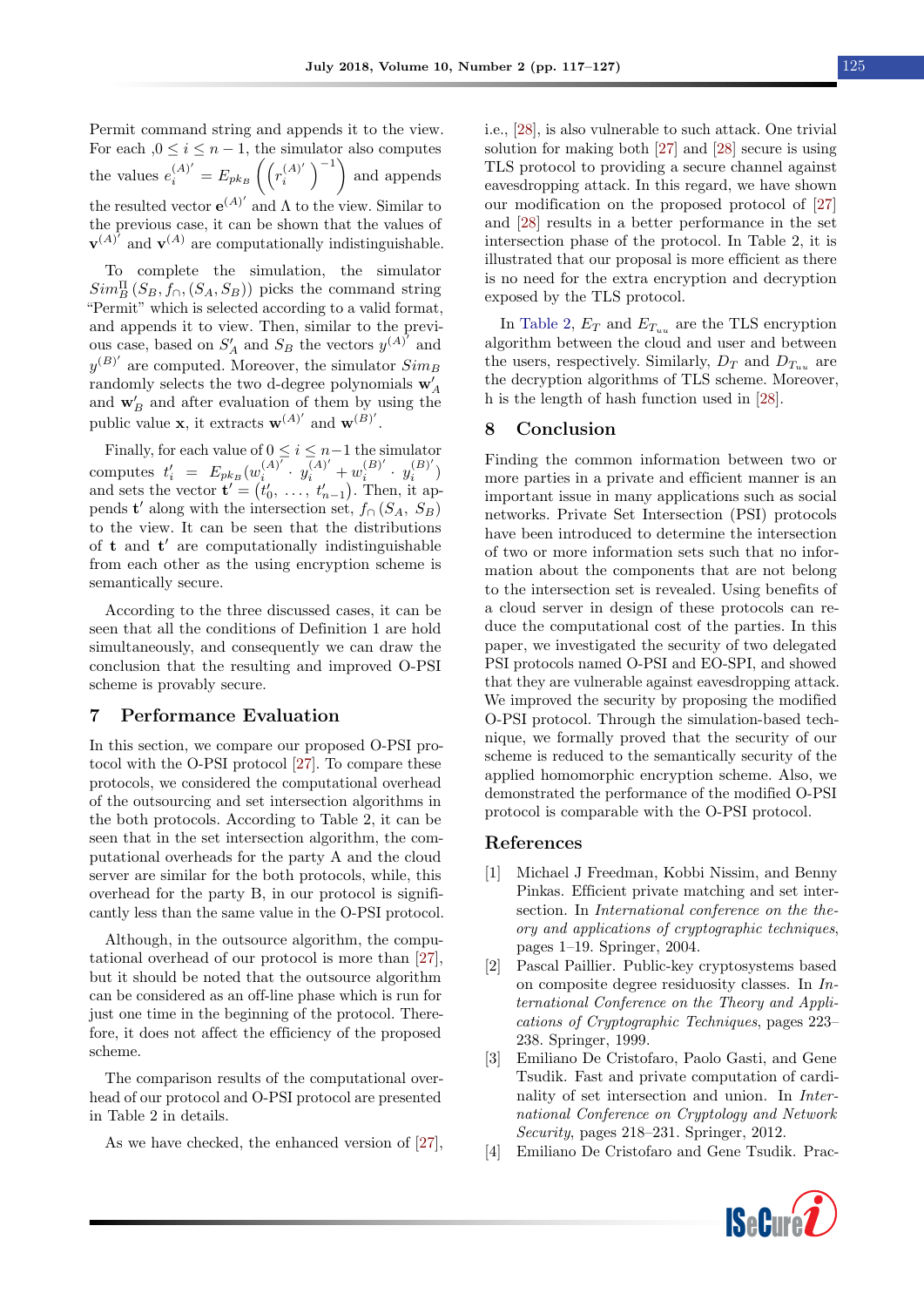Table 2. The comparison results

<span id="page-9-8"></span>

|                                                                         | Computational Complexity |                     |                                     |                             |                                                                                  |                                                 |  |
|-------------------------------------------------------------------------|--------------------------|---------------------|-------------------------------------|-----------------------------|----------------------------------------------------------------------------------|-------------------------------------------------|--|
| Algorithm                                                               | Outsource                |                     |                                     | Set Intersection            |                                                                                  |                                                 |  |
|                                                                         | [Ours]                   | Using TLS in $[27]$ | Using TLS in<br>$\left 28\right $   | [Ours]                      | Using TLS in<br>$\left[ 27\right]$                                               | Using TLS in<br> 28                             |  |
| The party A' side n.mult + n.E <sub>nk</sub> n.mult + n.E <sub>T</sub>  |                          |                     | $h.PRF + h.E_T$                     | $n.E_{nk}$                  | $n.E_{nk} + n.E_T$                                                               | $3.E_T +$<br>$h.E_{T_{uu}} +$<br>$2.D_{T_{uu}}$ |  |
| The party B's side n.mult + n.E <sub>pk</sub> n.mult + n.E <sub>T</sub> |                          |                     | $n.PRF + n.E_T n.E_{pk} + n.D_{sk}$ |                             | $n.mul + n.E_{pk} + 2.E_{T_{uv}} +$<br>$n.D_T + n.D_{sk}$ $h.D_{T_{uu}} + h.D_T$ |                                                 |  |
| The cloud server side $2n.D_{sk}$                                       |                          | 2n.D <sub>T</sub>   | 2n.D <sub>T</sub>                   | $3n$ .mult +<br>$2n.E_{pk}$ | $3n$ .mult +<br>$n.D_T + n.E_T + 3.D_T + h.E_T$<br>$2n.E_{nk}$                   |                                                 |  |

tical private set intersection protocols with linear complexity. In International Conference on Financial Cryptography and Data Security, pages 143–159. Springer, 2010.

- <span id="page-9-0"></span>[5] Giuseppe Ateniese, Emiliano De Cristofaro, and Gene Tsudik. (if) size matters: size-hiding private set intersection. In International Workshop on Public Key Cryptography, pages 156–173. Springer, 2011.
- <span id="page-9-1"></span>[6] Lea Kissner and Dawn Song. Privacy-preserving set operations. In Annual International Cryptology Conference, pages 241–257. Springer, 2005.
- <span id="page-9-2"></span>[7] Atsuko Miyaji and Shohei Nishida. A scalable multiparty private set intersection. In International Conference on Network and System Security, pages 376–385. Springer, 2015.
- [8] Dilip Many and Martin Burkhart. Fast private set operations with sepia. 2012.
- [9] Peter Rindal and Mike Rosulek. Improved private set intersection against malicious adversaries. In Annual International Conference on the Theory and Applications of Cryptographic Techniques, pages 235–259. Springer, 2017.
- [10] Changhee Hahn and Junbeom Hur. Scalable and secure private set intersection for big data. In Big Data and Smart Computing (BigComp), 2016 International Conference on, pages 285–288. IEEE, 2016.
- [11] Changyu Dong, Liqun Chen, and Zikai Wen. When private set intersection meets big data: an efficient and scalable protocol. In Proceedings of the 2013 ACM SIGSAC conference on Computer  $\mathcal C$  communications security, pages 789–800. ACM, 2013.
- [12] Arun Thapa, Ming Li, Sergio Salinas, and Pan Li. Asymmetric social proximity based private matching protocols for online social networks. IEEE Transactions on parallel and distributed systems, 26(6):1547–1559, 2015.
- [13] Zhiyi Shao, Bo Yang, and Yong Yu. Private set

intersection via public key encryption with multiple keywords search. In Intelligent Networking and Collaborative Systems (INCoS), 2013 5th International Conference on, pages 323–328. IEEE, 2013.

- [14] Keita Emura, Atsuko Miyaji, and Mohammad Shahriar Rahman. Private multiparty set intersection protocol in rational model. In 2013 12th IEEE International Conference on Trust, Security and Privacy in Computing and Communications, pages 431–438. IEEE, 2013.
- [15] Dongdong Zhao and Wenjian Luo. A study of the private set intersection protocol based on negative databases. In Dependable, Autonomic and Secure Computing (DASC), 2013 IEEE 11th International Conference on, pages 58–64. IEEE, 2013.
- <span id="page-9-3"></span>[16] Benny Pinkas, Thomas Schneider, and Michael Zohner. Scalable private set intersection based on ot extension. ACM Transactions on Privacy and Security (TOPS), 21(2):7, 2018.
- <span id="page-9-4"></span>[17] Qingji Zheng and Shouhuai Xu. Verifiable delegated set intersection operations on outsourced encrypted data. In Cloud Engineering (IC2E), 2015 IEEE International Conference on, pages 175–184. IEEE, 2015.
- <span id="page-9-5"></span>[18] Mohammadhassan Ameri Ekhtiarabadi, Habib Allah Yajam, Javad Mohajeri, and Mahmoud Salmasizadeh. Verifiable identity-based mix network. In Electrical Engineering (ICEE), 2015 23rd Iranian Conference on, pages 406–409. IEEE, 2015.
- <span id="page-9-6"></span>[19] Vahid Yousefipoor, Mohammad Hassan Ameri, Javad Mohajeri, and Taraneh Eghlidos. A secure attribute based keyword search scheme against keyword guessing attack. In Telecommunications (IST), 2016 8th International Symposium on, pages 124–128. IEEE, 2016.
- <span id="page-9-7"></span>[20] Mahdi Mahdavi Oliaiy, Mohammad Hassan Ameri, Javad Mohajeri, and Mohammad Reza